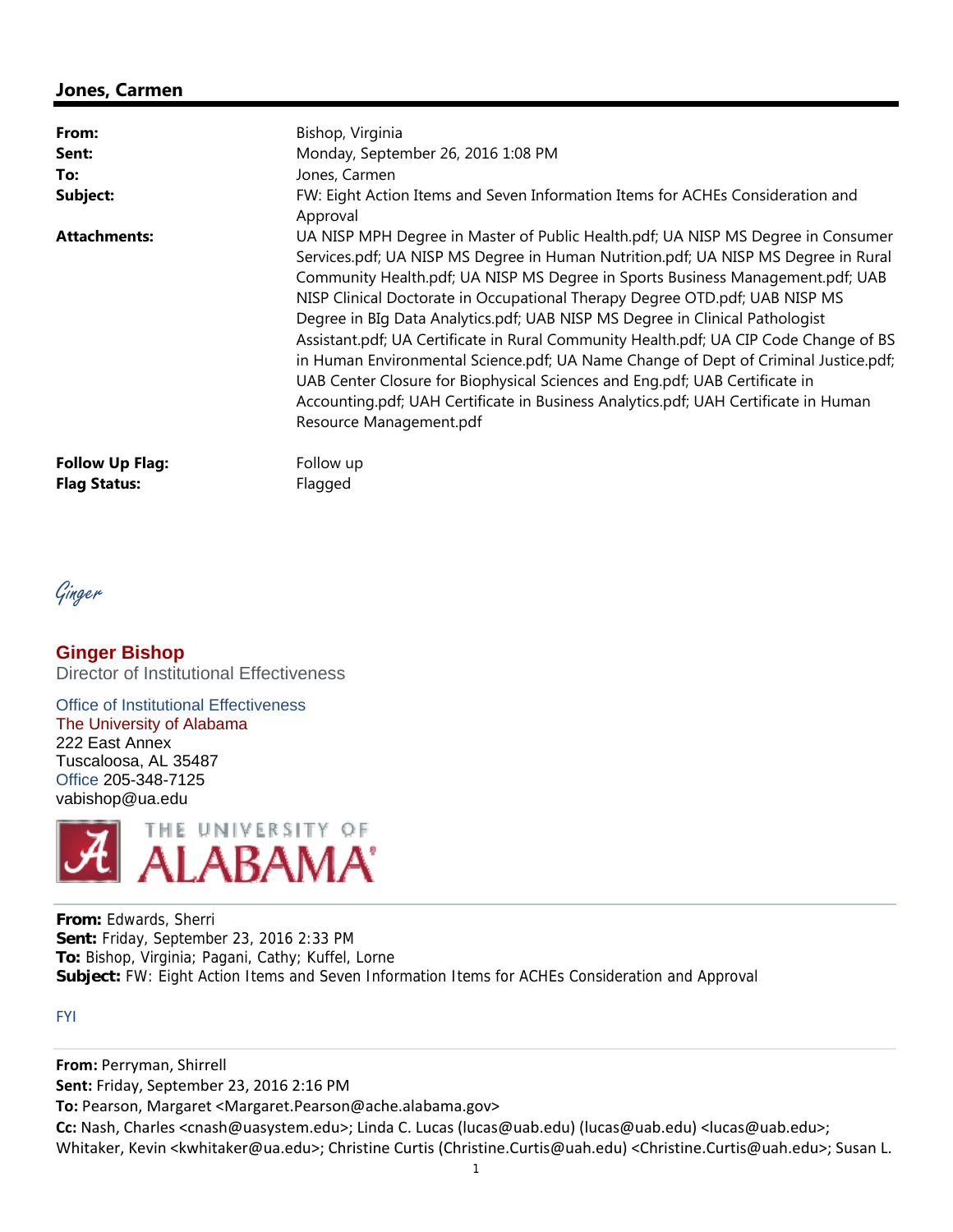Smith <susanlsmith@uab.edu>; Edwards, Sherri <sherri.edwards@ua.edu>; Peggy Bower <bowerp@uah.edu>; Bailey, Yardley <ybailey@uasystem.edu>; Hayes, C. Ray <chayes@uasystem.edu> **Subject:** Eight Action Items and Seven Information Items for ACHEs Consideration and Approval

Ms. Pearson,

On behalf of Dr. Charles R. Nash, I have attached a total of **15 items** that were approved by the University Of Alabama Board Of Trustees on Friday, September 23, 2016. There are **eight** items that will require action that is being sent to the Alabama Commission on Higher Education for its consideration and approval, and **seven** information items.

Please let me know if you have any questions regarding the following items that are attached.

## **ACTION ITEMS:**

- 1) Notification of Intent to Submit a Proposal (NISP) for a Master of Science (M.S.) Degree in Clinical Pathologist Assistant (CIP Code 51.1099) at UAB
- 2) Notification of Intent to Submit a Proposal (NISP) for a Clinical Doctorate in Occupational Therapy Degree (OTD) (CIP Code 51.2306) at UAB
- 3) Notification of Intent to Submit a Proposal (NISP) for a Master of Science (M.S.) Degree in Big Data Analytics (CIP Code 11.0401) at UAB
- 4) Notification of Intent to Submit a Proposal (NISP) for a Master of Science (M.S.) Degree in Rural Community Health (CIP Code 51.2208) in the College of Human Environmental Sciences at UA
- 5) Notification of Intent to Submit a Proposal (NISP) for a Master of Science (M.S.) Degree in Consumer Sciences (CIP Code 19.0401) in the College of Human Environmental Sciences at UA
- 6) Notification of Intent to Submit a Proposal (NISP) for a Master of Science (M.S.) Degree in Human Nutrition (CIP Code 19.0504) in the College of Human Environmental Sciences at UA
- 7) Notification of Intent to Submit a Proposal (NISP) for a Master of Public Health (M.P.H.) Degree (CIP Code 51.2201) in the College of Human Environmental Sciences at UA
- 8) Notification of Intent to Submit a Proposal (NISP) for a Master of Science (M.S.) Degree in Sports Business Management (CIP Code 31.0504) in the College of Human Environmental Sciences at UA

## **INFORMATION ITEMS:**

- 1) Closure of the Center for Biophysical Sciences and Engineering at UAB
- 2) Undergraduate Certificate in Accounting (CIP Code 52.0301) at UAB
- 3) Undergraduate Certificate in Rural Community Health in the College of Community Health in the College of Community Health Sciences (CIP Code 51.2208) at UA
- 4) Changing the CIP Code of the Existing Bachelor of Science (B.S.) Degree in Human Environmental Science (CIP Code 51.3101) in Food and Nutrition to the Bachelor of Science (B.S.) Degree in Human Environmental Science (CIP Code 19.0504) in Food and Nutrition in the College of Human Environmental Sciences at UA
- 5) Changing the Name of the Department of Criminal Justice to the Department of Criminology and Criminal Justice in the College of Arts and Sciences at UA
- 6) Graduate Certificate in Business Analytics (CIP Code 52.1301) at UAH
- 7) Graduate Certificate in Human Resource Management (CIP Code 52.0201) at UAH

Thank you.

## Shirrell Perryman

Administrative Associate to Dr. Charles R. Nash, Vice Chancellor Academic Affairs, Student Affairs, and Planning

The University of Alabama System